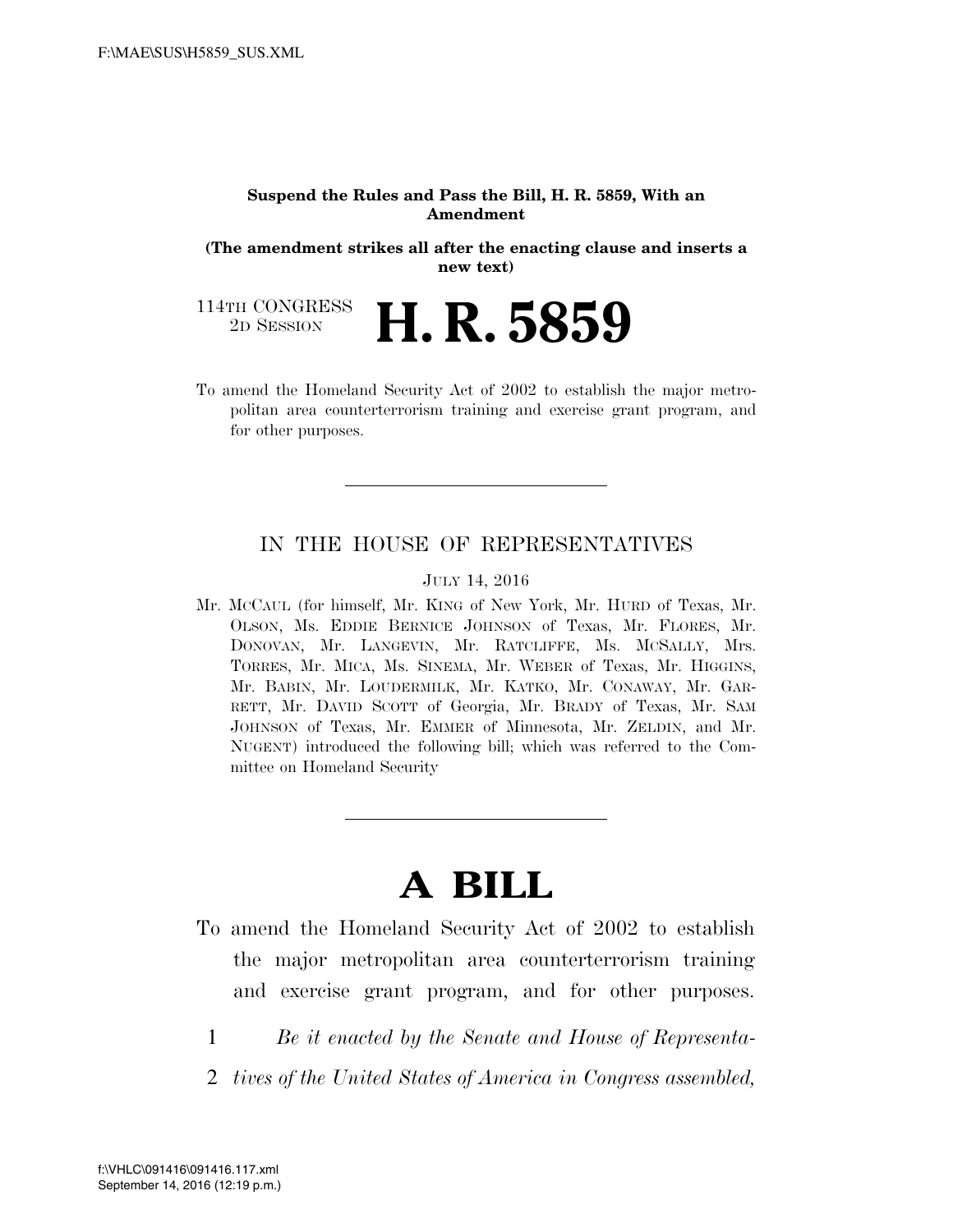$\mathfrak{D}$ 

## **SECTION 1. SHORT TITLE.**

 This Act may be cited as the ''Community Counter-terrorism Preparedness Act''.

# **SEC. 2. MAJOR METROPOLITAN AREA COUNTERTERROR-**

 **ISM TRAINING AND EXERCISE GRANT PRO-GRAM.** 

 (a) IN GENERAL.—Subtitle A of title XX of the Homeland Security Act of 2002 (6 U.S.C. 603 et seq.) is amended by adding at the end the following new section: **''SEC. 2009. MAJOR METROPOLITAN AREA COUNTERTER-RORISM TRAINING AND EXERCISE GRANT** 

- **PROGRAM.**
- 13  $\frac{1}{2}$   $\frac{1}{2}$  ESTABLISHMENT.

 ''(1) IN GENERAL.—The Secretary, acting through the Administrator and the heads of other relevant components of the Department, shall carry out a program for emergency response providers to prevent, prepare for, and respond to the most likely terrorist attack scenarios, including active shooters, as determined by the Secretary, against major met-ropolitan areas.

22 "(2) INFORMATION.—In establishing the pro- gram under paragraph (1), the Secretary shall pro-vide to eligible applicants—

25 "(A) information, in an unclassified for-mat, on the most likely terrorist attack sce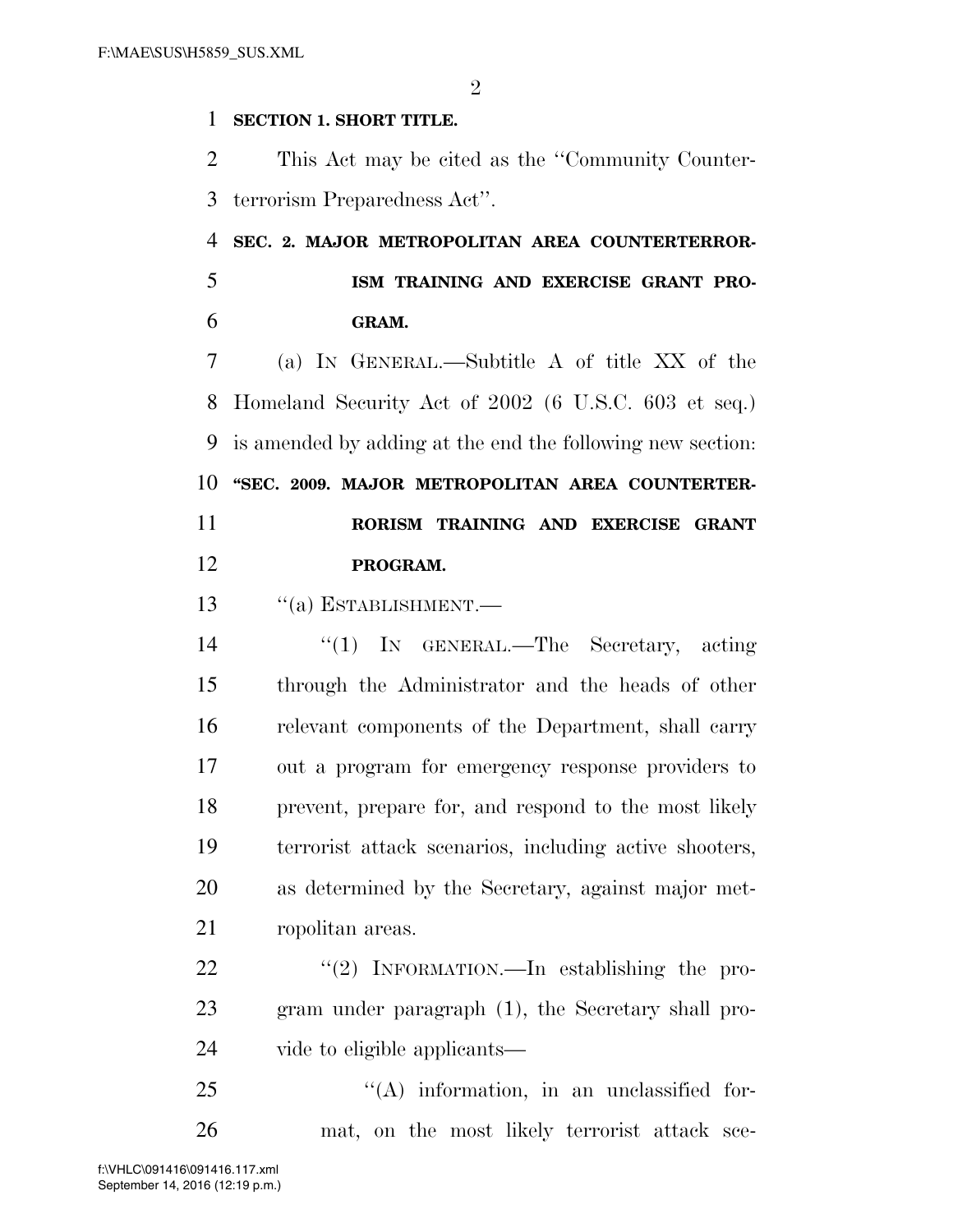| $\mathbf{1}$   | narios, including active shooters, which such            |
|----------------|----------------------------------------------------------|
| $\overline{2}$ | grants are intended to address; and                      |
| 3              | $\lq\lq$ (B) information on training and exercises       |
| $\overline{4}$ | best practices.                                          |
| 5              | "(b) ELIGIBLE APPLICANTS.—                               |
| 6              | " $(1)$ In GENERAL.—Emergency response pro-              |
| 7              | viders in jurisdictions that are currently receiving, or |
| 8              | that previously received, funding under section 2003     |
| 9              | may apply for a grant under the program estab-           |
| 10             | lished in subsection (a).                                |
| 11             | "(2) ADDITIONAL JURISDICTIONS.—Eligible ap-              |
| 12             | plicants receiving funding under the program estab-      |
| 13             | lished in subsection (a) may include in activities       |
| 14             | funded by such program neighboring jurisdictions         |
| 15             | that would be likely to provide mutual aid in re-        |
| 16             | sponse to the most likely terrorist attack scenarios,    |
| 17             | including active shooters.                               |
| 18             | $``(e)$ APPLICATION.—                                    |
| 19             | "(1) IN GENERAL.—Eligible applicants de-                 |
| 20             | scribed in subsection (b) may apply for a grant          |
| 21             | under this section, and shall submit such informa-       |
| 22             | tion in support of an application as the Adminis-        |
| 23             | trator may require.                                      |
| 24             | "(2) MINIMUM CONTENTS OF APPLICATION.-                   |
| 25             | The Administrator shall require that each applicant      |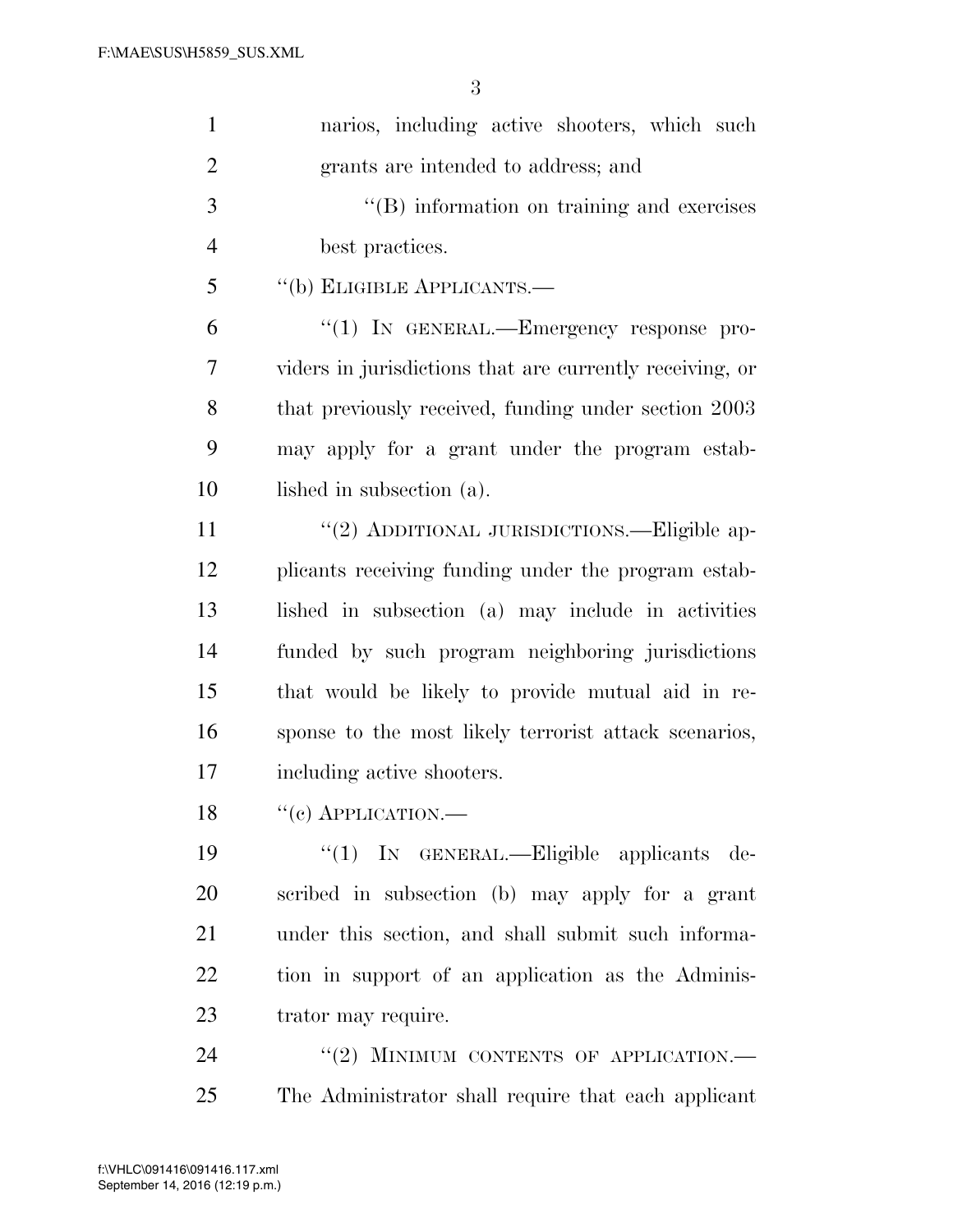| $\mathbf{1}$   | include in its application at a minimum, the fol-         |
|----------------|-----------------------------------------------------------|
| $\overline{2}$ | lowing:                                                   |
| 3              | "(A) The purpose for which the applicant                  |
| $\overline{4}$ | seeks grant funds, including a description of             |
| 5              | how the applicant plans to use such funds.                |
| 6              | "(B) A description of how the activity for                |
| 7              | which the funding is sought will prepare the ap-          |
| 8              | plicant to prevent, prepare for, and respond to           |
| 9              | complex, coordinated attacks.                             |
| 10             | "(C) A description of how the applicant                   |
| 11             | will work with community partners located                 |
| 12             | within the applicant's jurisdiction, such as              |
| 13             | schools, places of worship, and businesses, as            |
| 14             | appropriate, when conducting activities per-              |
| 15             | mitted under subsection (d).                              |
| 16             | $\lq\lq$ (D) Such other information as deter-             |
| 17             | mined necessary by the Administrator.                     |
| 18             | "(d) PERMITTED USES.—The recipient of a grant             |
| 19             | under this section may use such grant to conduct training |
| 20             | and exercises consistent with preventing, preparing for,  |
| 21             | and responding to the most likely terrorist attack sce-   |
|                |                                                           |

narios, including active shooters.

23 "'(e) PERIOD OF PERFORMANCE.—The Administrator shall make funds provided under this section available for